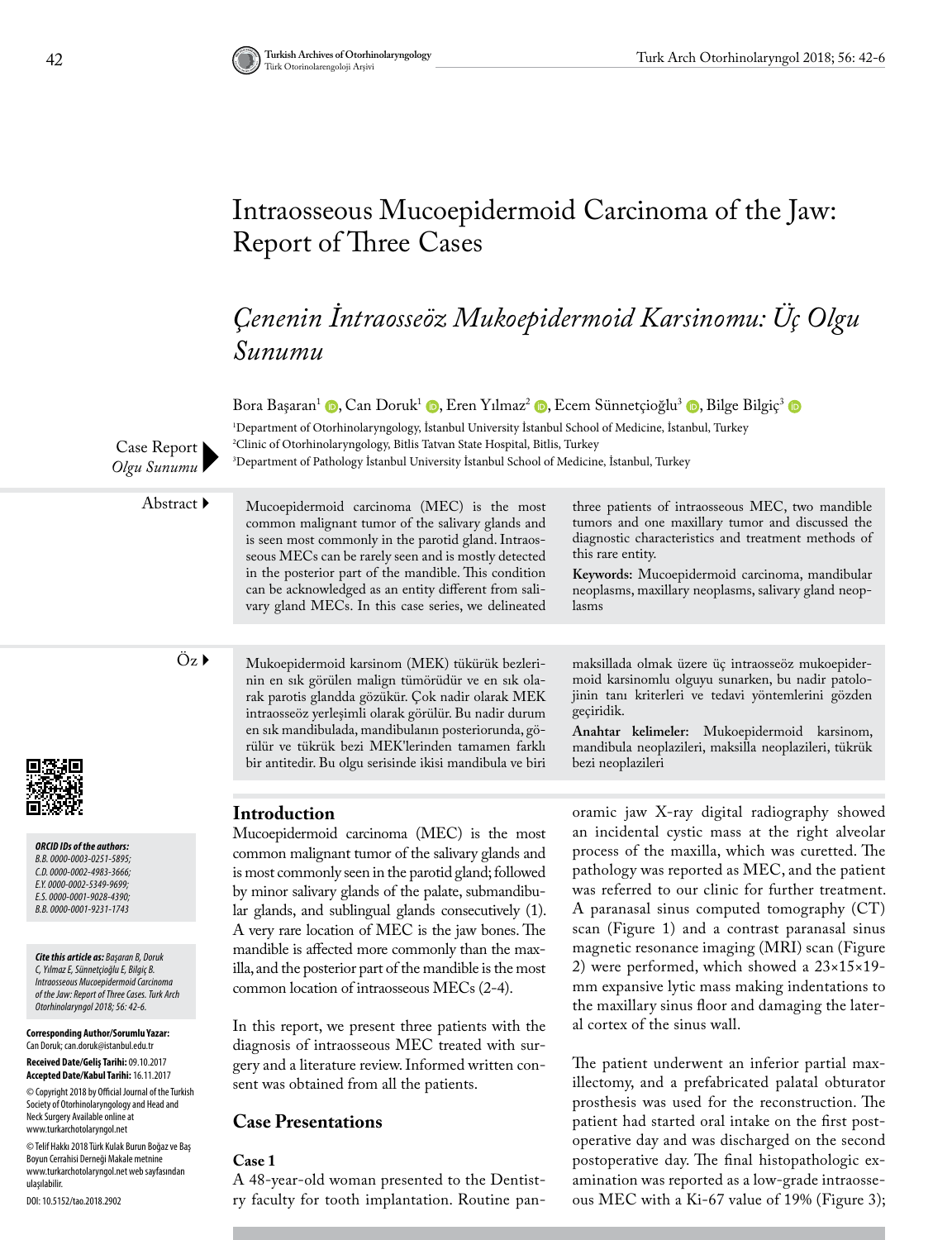

Figure 1. Axial paranasal computed tomography section showing a mass lesion



Figure 2. T1-contrasted coronal magnetic resonance imaging section of an expansile lytic mass lesion originating from the maxillary sinus floor

the bony surgical margins were clear, and the patient did not receive any adjuvant therapy. She was free of the disease at the two-year follow-up.

#### **Case 2**

A 54-year-old man presented to the Dentistry faculty with jaw pain for five years. Upon physical examination, an expansile mass lesion was found at the ramus of the left mandible, and a biopsy was performed by the dental surgeon. He was referred



Figure 3. Bone lamellae showing osteoblastic activity and epithelial cells rich in mucin-forming glandular structures in the neighboring fibrous stroma in Case 1 under X4 magnification



Figure 4. T1-contrasted coronal magnetic resonance imaging section showing a noninvasive cystic mass involving the ramus of the left mandible

to our clinic for further treatment after the histopathologic examination was reported as intraosseous MEC. A contrasted MRI scan showed a noninvasive cystic mass involving both the ramus and angulus portions of the left mandible. (Figure 4) The tumor was resected with a left segmental mandibulectomy and a left supraomohyoid selective neck dissection was performed. Pectoralis muscle myocutaneous flap was used for the reconstruction of the defect. Postoperative histopathology was reported as low-grade intraosseous MEC with a Ki-67 value of 17% (Figure 5). The bony surgical margins were clear, and the patient did not receive any adjuvant therapy. He was decannulated on the seventh postoperative day, and oral feeding was started on the tenth day. He was free of the disease at the three-year follow-up.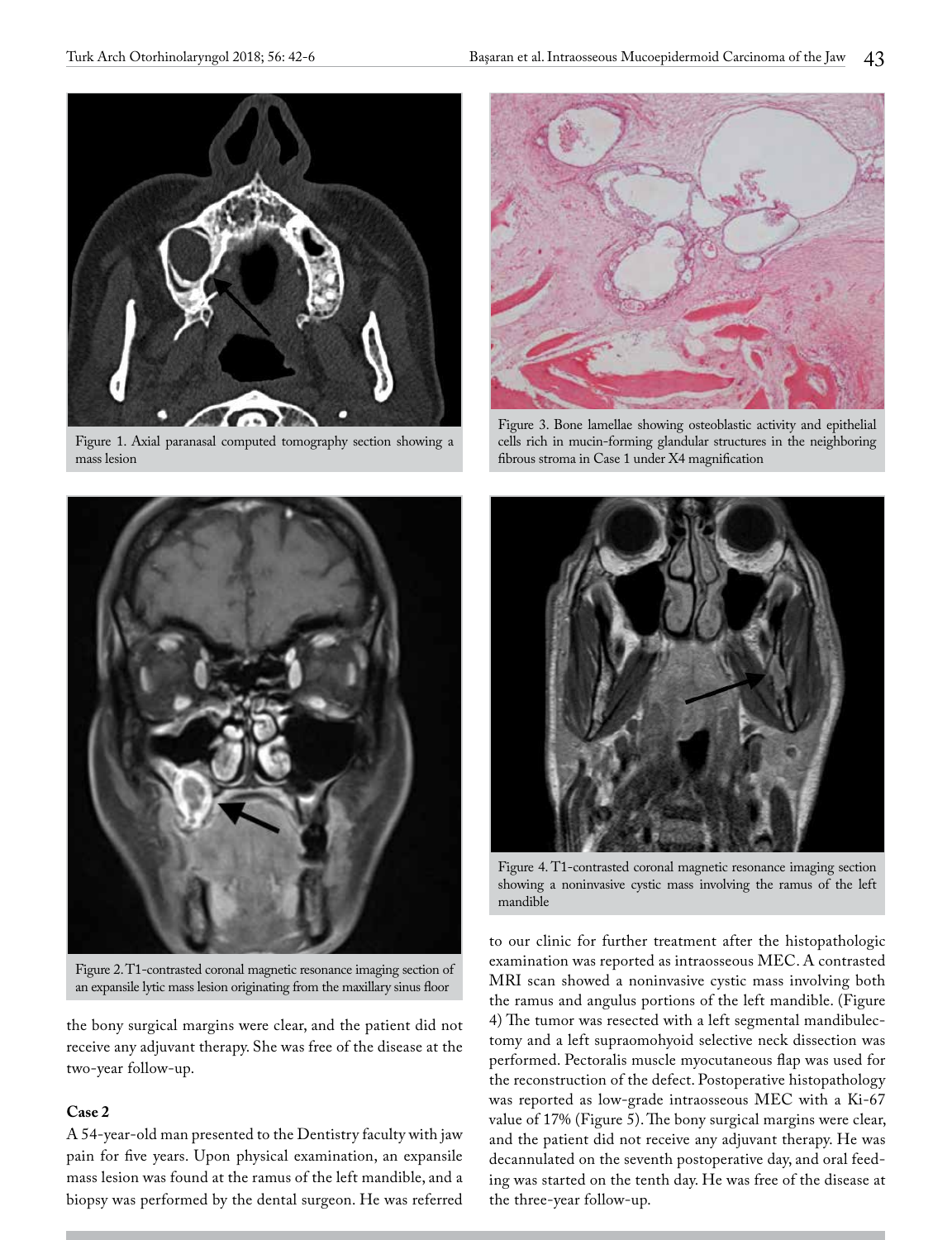

Figure 5. Bone lamellae showing osteoblastic activity and epithelial cells rich in mucin-forming glandular structures in the neighboring fibrous stroma in Case 2 under X10 magnification



Figure 6. T1-contrasted axial MRI scan showing a mass originating from the symphysis of the mandible extending up to the level of the angle of mandible on the right side and to the left canine tooth on the left side

#### **Case 3**

A 49-year-old woman was referred to our clinic from the Dentistry faculty with a diagnosis of intraosseous MEC. The patient had no complaints other than a mass which was encountered after the first right molar tooth removal. MRI and CT scans showed a mass originating from the symphysis of the mandible extending up to the level of angle of mandible on the right side and to the left canine tooth on the left side (Figure 6, 7). The tumor was resected with a subtotal mandibulectomy, and bilateral supraomohyoid selective neck dissection was performed; a fibula osseo-septo-cutaneous free flap was used for the reconstruction. She was decannulated on the fifteenth postoperative day, and oral feeding was started on the sixteenth day. The final



Figure 7. Axial paranasal computed tomography section showing the intraosseous tumor with intact cortical plates



Figure 8. Bone lamellae showing osteoblastic activity and epithelial cells rich in mucin-forming glandular structures in the neighboring fibrous stroma in Case 3 under X4 magnification with H&E stain

histopathologic examination was reported as intraosseous lowgrade MEC with a Ki-67 value of 3% and the bony surgical margins were clear, No neck metastasis was observed (Figure 8). She did not receive any adjuvant chemoradiotherapy. She was free of the disease at the two-year follow-up.

### **Discussion**

The mandible, particularly the posterior part, is the most common location of intraosseous MECs. Women are more commonly affected than men, and although the most common age group for this tumor is the fourth and fifth decades, there were patients between the first and seventh decades reported in literature (4-7). In our cases, the distribution of patients was consistent with literature; two patients were women and one was man; two patients had tumors in the mandible and one had the tumor in the maxilla. Furthermore, one of the patients with the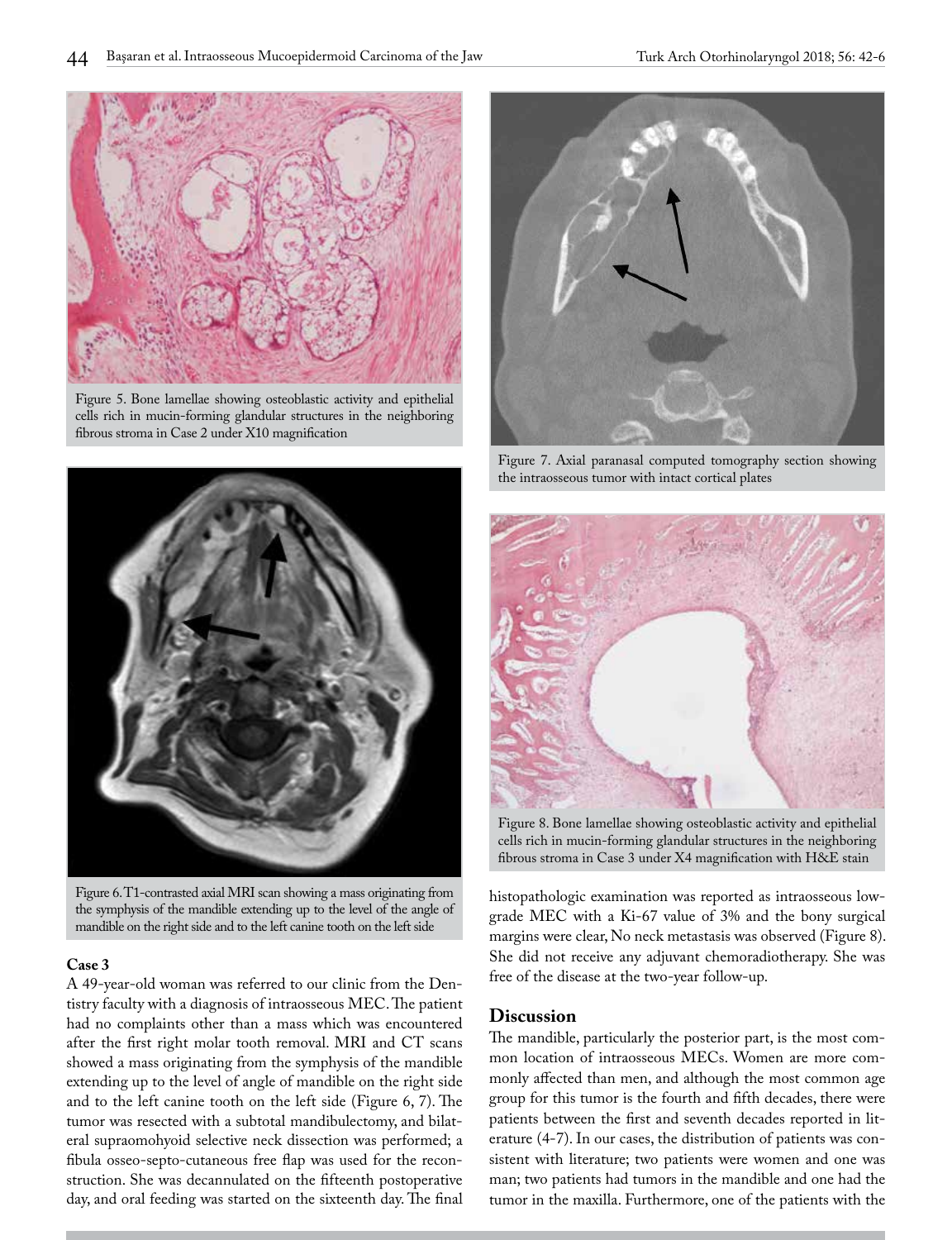mandibular disease had a tumor at the angle of the mandible, which was also consistent with the literature. However, the other patient had a tumor originating from the symphysis of the mandible, and this is a rare location for this tumor.

The most common symptoms of intraosseous MEC are painless swelling in the oral cavity, pain, paresthesia, numbness, and loose teeth (8). Although one of our patients presented with chronic jaw pain, the other patient was asymptomatic, and the mass was found incidentally during a radiological evaluation of the face for dental implantation. In the third patient, a painless mass was encountered while extracting a non-vital tooth, which was thought to be due to the tumor.

Different from the other oral cavity neoplasms, due to the intraosseous character, diagnosis of such a tumor may be challenging. Routine fine needle aspiration biopsies and incisional or punch biopsies directly from the tumor are often impossible for this type of malignancies. Open biopsies through the bones covering the tumor or true-cut biopsies are necessary for the preoperative histopathological diagnosis. Therefore, diagnostic criteria for intraosseous MEC were defined by Alexander et al. (9) and modified by Browand and Waldron (5) and are as follows: (a) intact cortical plates on CT, (b) radiographic evidence of bony destruction, (c) exclusion of another primary tumor whose metastasis could histologically mimic the central tumor, (d) exclusion of an odontogenic tumor, (e) histopathologic confirmation, and (f) detectable intracellular mucin. Radiologic findings of intraosseous MEC are unilocular or multilocular masses that can be associated with impacted tooth or cysts in 50% of the cases (1). Brookstone and Huvos have prepared a classification system based on the radiographic properties of the tumor, and this classification system is now used for determining the prognosis. According to this classification, the lesions with an intact cortex layer and without any bony expansions are categorized as stage 1 and have the best prognosis. Lesions that expand the bone but do not disturb the integrity of the cortex are stage 2. Lesions that disrupt the integrity of the periosteum or cause cortical perforation with or without nodal involvement and masses with nodal involvement are accepted as stage 3, with the poorest prognosis (8). All of our patients in this study were evaluated using an MRI scan preoperatively and diagnosed with stage 1 disease, and no local recurrence after surgical excision was observed.

Treatment modality of intraosseous MEC is surgical en bloc resection with clear margins, even for low-grade tumors. Recurrence was observed up to 40%-45% of cases, when treated with conservative therapy modalities, such as curettage or enucleation, and thus conservative modalities are not recommended (5, 8, 10). Recurrence rates were reduced to 13% after en bloc tumor resection with clear margins (8). Considering the intraosseous localization of the tumor, it is necessary to perform composite resection of the involved bone with enclosing borders of the tumor. As the most common location of this tumor is mandible, segmental resection of the mandible is necessary in most cases (8, 10). In our cases, one patient with the tumor located

at the symphysis of the mandible underwent subtotal mandibulectomy, and the patient with a lesion at the ramus of the mandible underwent segmental mandibulectomy. The patient with maxillary intraosseous MEC was treated with an inferior partial maxillectomy.

There are two major indications for neck dissection: therapeutic neck dissection should be performed for patients with regional lymph node metastasis, and an elective neck dissection is recommended for patients with high-grade tumors (5, 11, 12). Freije et al. (12) suggested the need of adjuvant radiotherapy only for high-grade tumors. We performed elective neck dissection in both patients with mandibular intraosseous MEC since the preoperative histological grading of the tumor was dubious. For the patient with maxillary MEC, safe margins were achieved with an inferior maxillectomy, and neck dissection was not required. Postoperative histopathology results of all the three patients were low-grade intraosseous MEC, and no regional neck metastasis was observed in two patients. None of the patients had postoperative adjuvant radiotherapy.

Prognosis of salivary gland MEC is associated with the clinical stage and histological grade (10). In contrast, this is not applicable to central MEC. The classification system created by Brookstone and Huvos (5, 8) is the most commonly used method to determine the prognosis. Nevertheless, since there is no real staging method for this tumor, it is not always easy to determine the prognosis. Although the 5-year survival rates for low-grade lesions are up to 95%, this ratio drops to 40% for high-grade tumors. The main reasons for death are uncontrolled local recurrence and brain invasion (5). The rate of regional metastasis is about 9%, and metastasis is seen usually to the ipsilateral neck. Even though these tumors have a good overall prognosis, patients must be followed for long periods due to the high rates of local recurrence and regional metastasis (5, 8, 10). Although our follow-up time was short, no local recurrence or systemic metastasis was observed during the follow-up.

## **Conclusion**

Intraosseous MEC is a rarely seen bone tumor, which cannot be easily differentiated from primary dentigerous tumors of the jaw. When dealing with intraosseous tumors, physicians should be prudent and must consider that the tumor may be malignant and perform a biopsy before any curative therapy.

**Informed Consent:** Written informed consent was obtained from patients who participated in this study.

Peer-review: Externally peer-reviewed.

**Author Contributions:** Concept - B.B., B.B.; Design - B.B., E.Y.; Supervision - B.B., B.B.; Resource - C.D., E.S.; Materials - E.S.; Data Collection and/or Processing - E.S., C.D.; Analysis and/or Interpretation - B.B., B.B.; Literature Search - E.Y., C.D.; Writing - E.Y., C.D.; Critical Reviews- B.B., B.B., C.D., E.S, E.Y.

**Conflict of Interest:** No conflict of interest was declared by the authors.